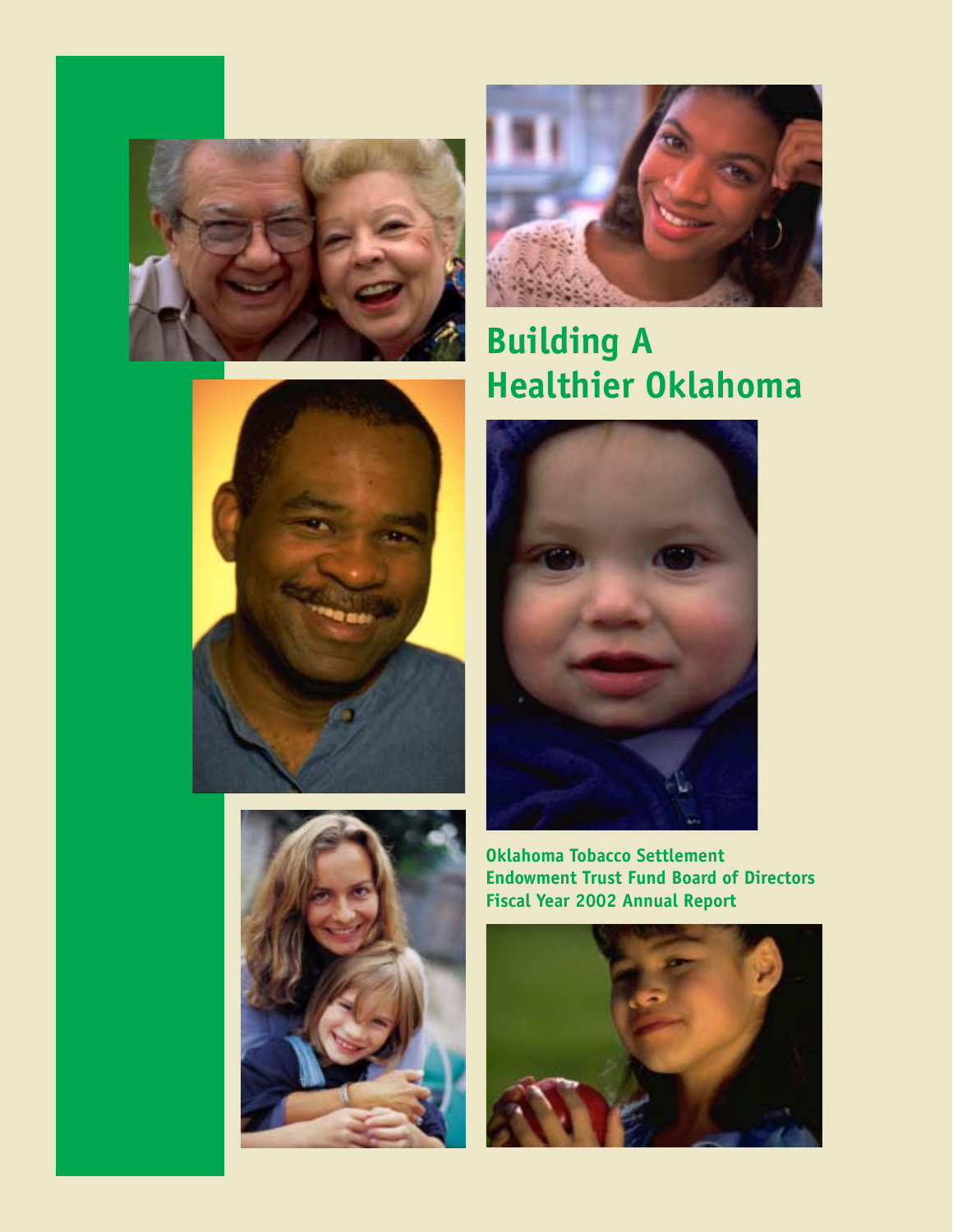# **Message from the Chair of the Board of Directors**



*"Although the Trust's Board of Directors recognizes tobacco use prevention and cessation as our top priority for funding, at the current rate of growth it will be at least 10 years before the Trust will have sufficient earnings to fully support an effective statewide program, even if all of the earnings were allocated for this purpose."*

Every day, inquiries from Oklahoma's citizens, organizations, and elected officials echo similar concerns:

- Where is the tobacco settlement money?
- What is the Board of Directors doing with the earnings from the Trust?
- What is the Oklahoma State Legislature doing with the remainder of the tobacco settlement payments?
- Who are the Board members and how are they appointed?
- How can my program secure funding from the Trust?

This report attempts to answer at least some of these critical questions.

Oklahoma's tobacco settlement funds are governed by a 2000 ballot initiative, passed by Oklahoma voters, which established the Tobacco Settlement Endowment Trust (TSET). Under the measure, a portion of Oklahoma's tobacco settlement payments are deposited into the Trust, from which only the earnings can be spent on certain broadly specified programs including health, research in tobacco-related disease, and tobacco use prevention and cessation. The Trust's Board of Directors decides how to allocate earnings from the Trust. The State Legislature makes appropriation decisions for the remaining settlement funds.

The promise of the tobacco settlement was to use these funds for tobacco use prevention and cessation, however, Oklahoma currently ranks 42nd among the states in funding of tobacco prevention and cessation programs. The U.S. Centers for Disease Control and Prevention (CDC) recommends that the State of Oklahoma spend between \$21.8 million and \$56.3 million a year to have a statewide tobacco prevention and cessation program that will effectively reduce youth tobacco use, promote quitting among youth and adults, and protect all Oklahomans from secondhand smoke.

According to the 2003 State of the State's Health Report, Oklahoma continues to be the only state whose death rate has been increasing since 1990. Tobacco use, as our leading cause of preventable death, kills more Oklahomans than alcohol, auto accidents, AIDS, suicides, murders, and illegal drugs combined. In addition, the imbalance of spending by the tobacco industry to addict Oklahomans, versus what is spent by the state to protect its citizens and treat tobaccorelated disease, is staggering.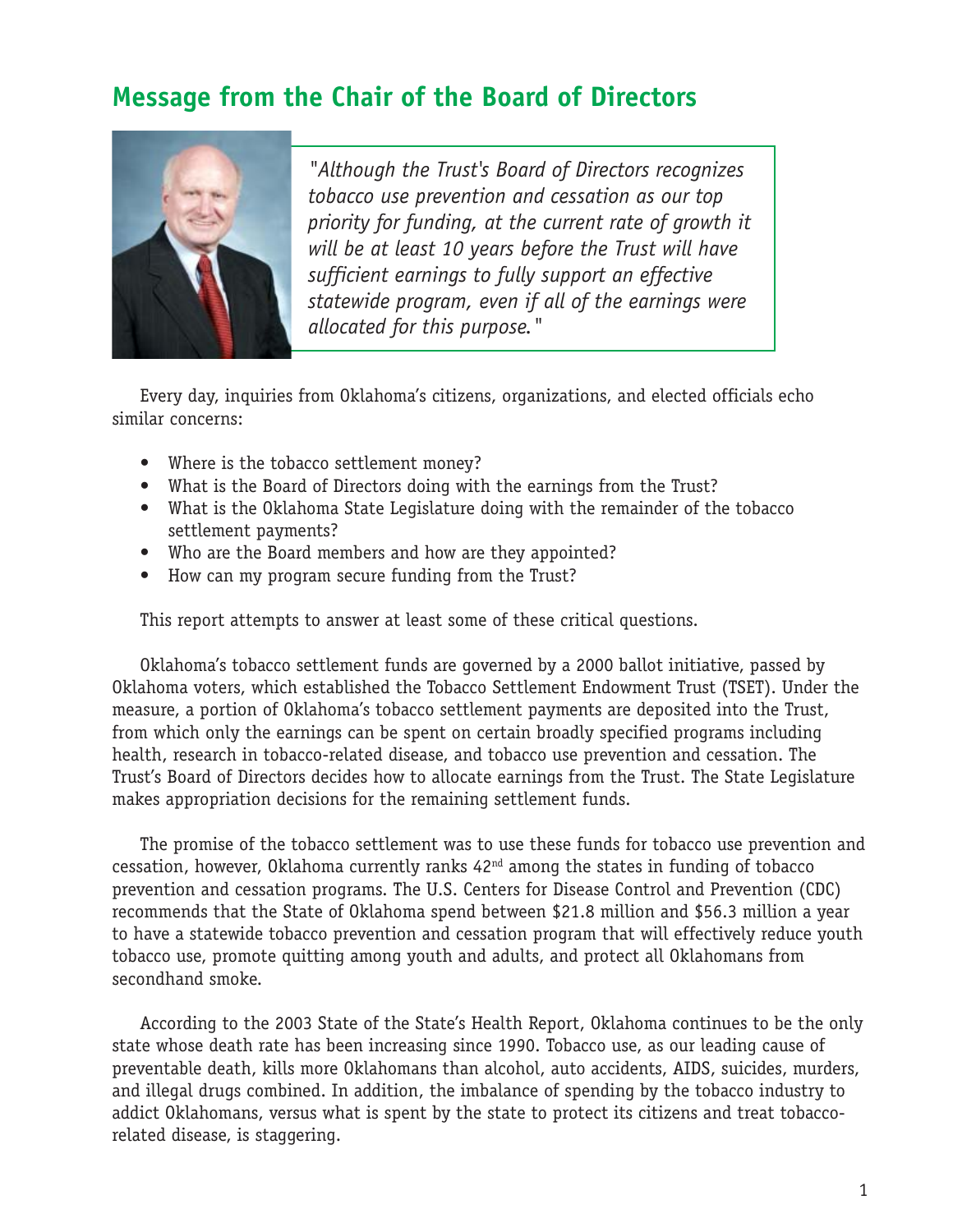In Oklahoma the tobacco industry spends \$35 to support addiction for every dollar spent on tobacco prevention and cessation. Every pack of cigarettes bought by an Oklahoman costs each Oklahoman, smoker and non-smoker, about \$6 to pay for the consequences of smoking.

Why then, are tobacco prevention and cessation programs so poorly funded? This low ranking is due in part to the nature of an endowment in which earnings grow slowly over time. It is also due to annual legislative appropriations of less than \$2 million for tobacco prevention and cessation programs. Tobacco settlement funds that were not appropriated to tobacco prevention and cessation programs, or placed in the trust fund, were appropriated by the Legislature to other health and social services programs.

Although the Trust's Board of Directors recognizes tobacco use prevention and cessation as our top priority for funding, at the current rate of growth it will be at least 10 years before the Trust will have sufficient earnings to fully support an effective statewide program, even if all of the earnings were allocated for this purpose.

As the state grapples with one of the worst economic crises in 70 years, the Trust's Board of Directors encourages an increase in the state excise tax on tobacco products. This would offset the state's medical costs to treat tobacco-related disease and effectively curb tobacco use, particularly among youth. A small amount of the revenue from the excise tax increase could provide sufficient funding for effective tobacco control programs right away, and leave a majority of revenue available for funding other health-related needs.

If we wait to make a sufficient investment in tobacco prevention and cessation programs, Oklahoma will continue to be poorer in health, and in jobs and income foregone because businesses will locate or re-locate to states with a healthy population. More importantly, tens of thousands of Oklahomans, both young and old, will face a lifetime of addiction and early death that could have been effectively prevented.

On behalf of the Board of Directors of the Oklahoma Tobacco Settlement Endowment Trust, I am pleased to present this first Annual Report. We welcome your comments, thank you for your interest and support in the development and implementation of the Trust, and encourage you to visit our website at http://www.tobaccosettlement.state.ok.us for updates on our progress.

**– Robert McCaffree, M.D.**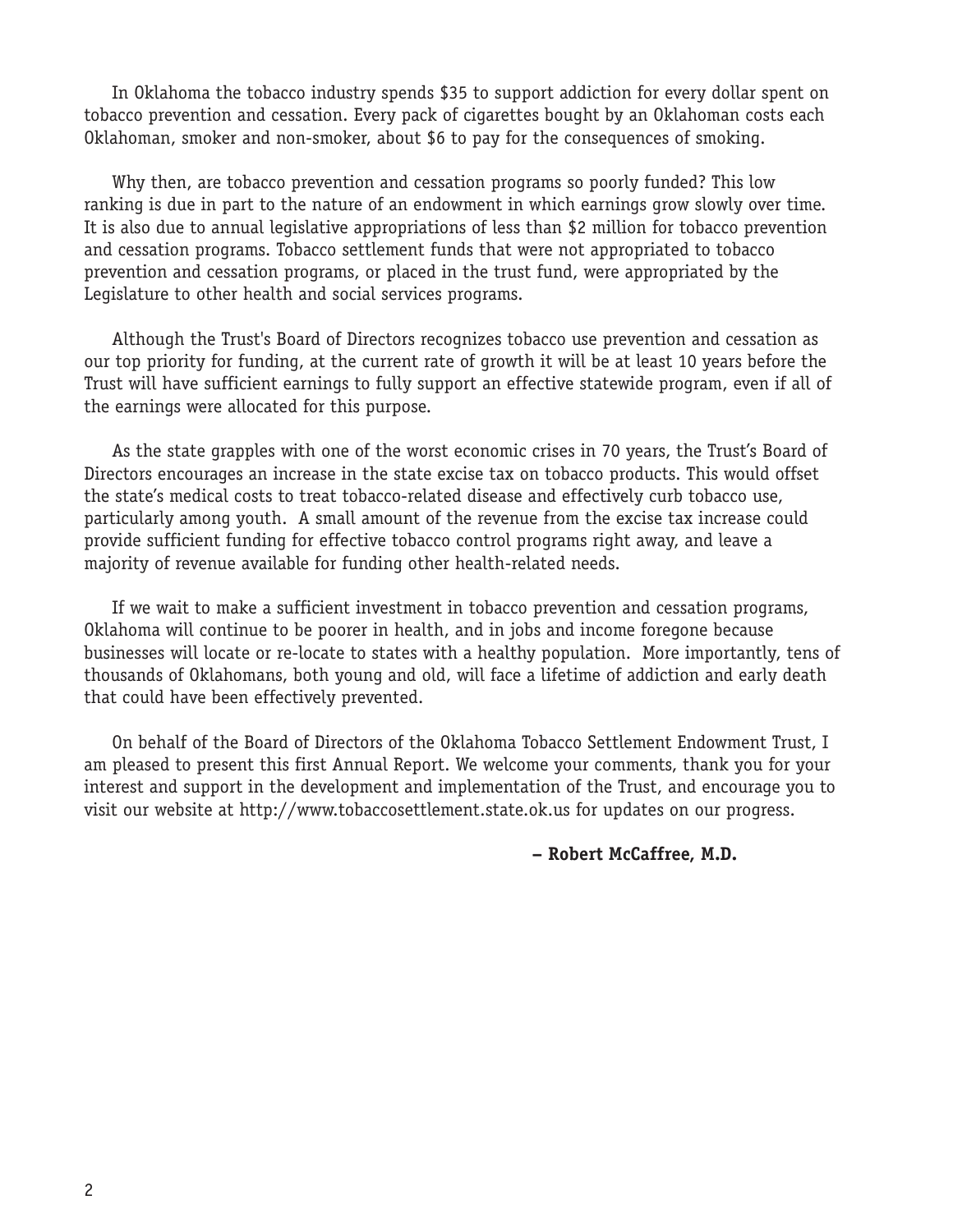# **Message from the Chair of the Board of Investors**

*"While many state governments have squandered their share of the Tobacco Settlement, Oklahoma voters have established, in our constitution, an airtight system to make sure money is always available for tobacco prevention and cessation programs."*



To the People of Oklahoma:

With the Oklahoma Tobacco Settlement constitutional amendment, our state is in a unique position as it works to reduce and prevent smoking in the Sooner State. While studies show that too many of our citizens are addicted to tobacco, well above the national average, we have created a system to attack the problem with strength and resolve now and for generations to come.

As chairman of the Oklahoma Tobacco Settlement Endowment Trust Fund Board of Investors, it is my responsibility to safely and effectively invest the money entrusted to the fund to ensure a steady and growing flow of earnings to fund the programs initiated by the Board of Directors.

We are unique among the states in our wise and foresighted establishment of the endowment trust fund. While many state governments have squandered their share of the Tobacco Settlement, Oklahoma voters have established, in our constitution, an airtight system to make sure money is always available for tobacco prevention and cessation programs.

We enjoy a seamless working relationship between our two boards. We are working together without conflict toward the same goal — to dramatically reduce tobacco use in Oklahoma. It is only through this cooperative relationship that we can be assured of success.

Through our joint efforts, we can, and will, make Oklahoma the best place to raise a family — free from the horrible and costly consequences of tobacco addiction.

Sincerely,

let Bethin

Robert A. Butkin Oklahoma State Treasurer Chair, Oklahoma Tobacco Settlement Endowment Trust Fund Board of Investors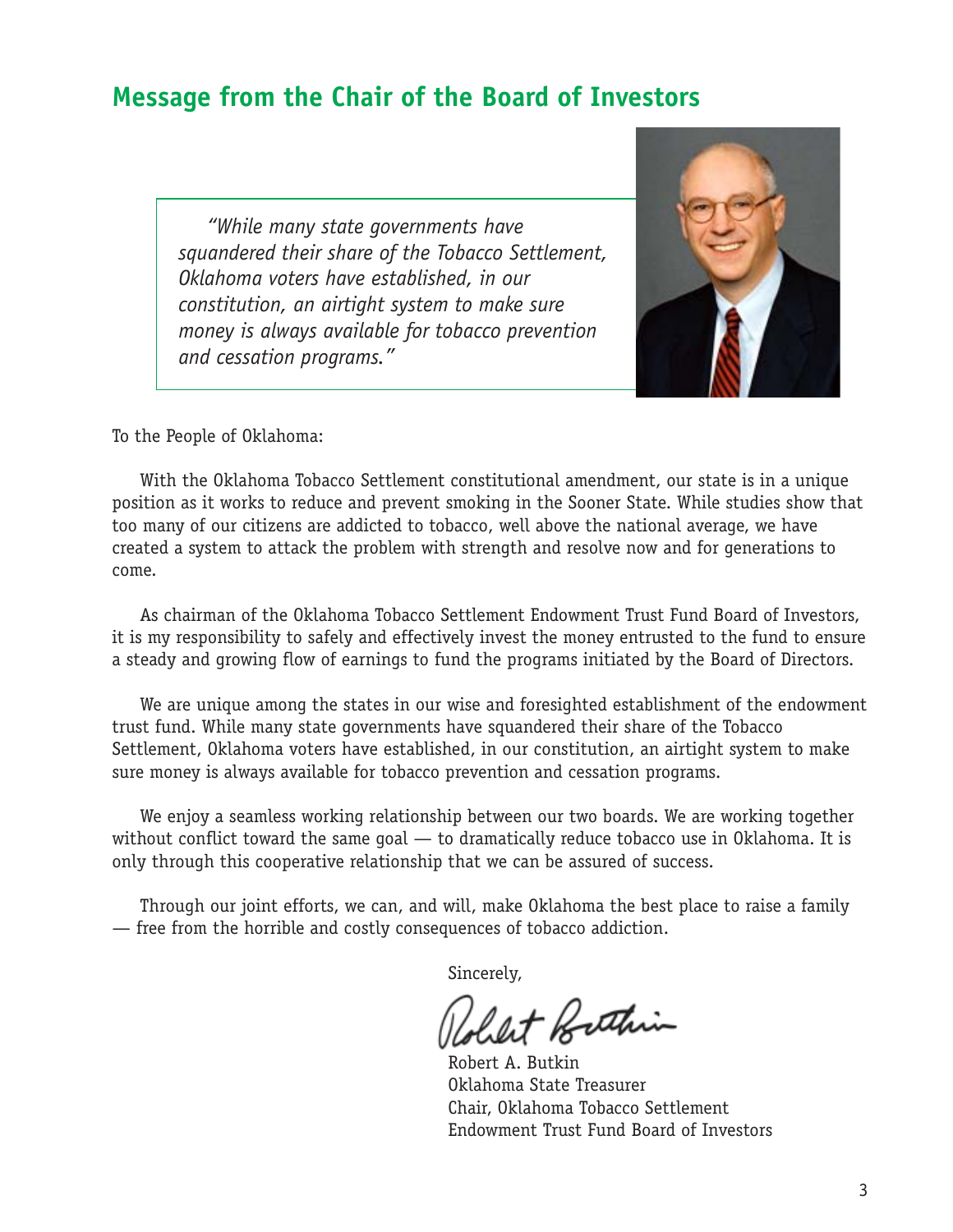# **Board of Directors of the Oklahoma Tobacco Settlement Endowment Trust**



**Robert McCaffree, M.D., Board Chair, appointed by the Attorney General,** is a physician specializing in diseases of the lung and critical illness. He is Professor of Medicine in the Pulmonary Disease and Critical Care Section of the OU College of Medicine. Administratively, Dr. McCaffree is Chief of Staff at the Oklahoma City VA Medical Center and Associate Dean for Veterans' Affairs for the College of Medicine. He is Past-chair of the Oklahoma Coalition on Health and Tobacco. He is also Past-President of the American College of Chest Physicians, in which role he was a member of the Koop-Kessler Congressional Advisory Committee on Health and Tobacco, and has testified before Congress on tobacco

issues. Dr. McCaffree is a member of the Board of Directors of the American Lung Association of Oklahoma and has recently been appointed to the national ALA Council.

### **Marvin Apple, Board Vice-Chair, appointed by the Speaker of the House,**

brings to the Board of Directors over 40 years of experience in the public sector of Oklahoma, working with state and local governments in the areas of public administration, education, program development, and operation. Mr. Apple served as a Public Health Administrator with the Cherokee County Health Department and as a Quadrant Administrator for the Oklahoma State Department of Health, supervising six public health administrators responsible for the operation of nineteen county health departments in northeastern Oklahoma. Mr. Apple was instrumental in establishing the first county health coalition, and the first county health authority in Oklahoma. Presently, Mr. Apple serves as the CEO of the Cherokee County Health



Services Council and in that role he has been a major force in the creation of the Rural Health Institute and the Oklahoma Center for Rural Development located at Northeastern State University.



**Tracy Foor, Board Secretary, appointed by the State Superintendent of Public Instruction,** is a dedicated high school mathematics teacher with the Norman Public Schools. Formerly an attorney and a petroleum engineer, Mr. Foor was one of Oklahoma's first math teachers to receive National Board Certification. He is an educational leader who has served on the district's secondary-level Mathematics Advisory Board and the Norman Public School Foundation Board. In 2001 he served as the State Teacher Representative to the National Education Summit. He was the 1997-1998 Norman Public Schools' Teacher of the Year, and in 2000, Mr. Foor was a Milken Family Foundation National Educator Award winner, recognized for

his hands-on approach to teaching math by emphasizing real-life applications of mathematics.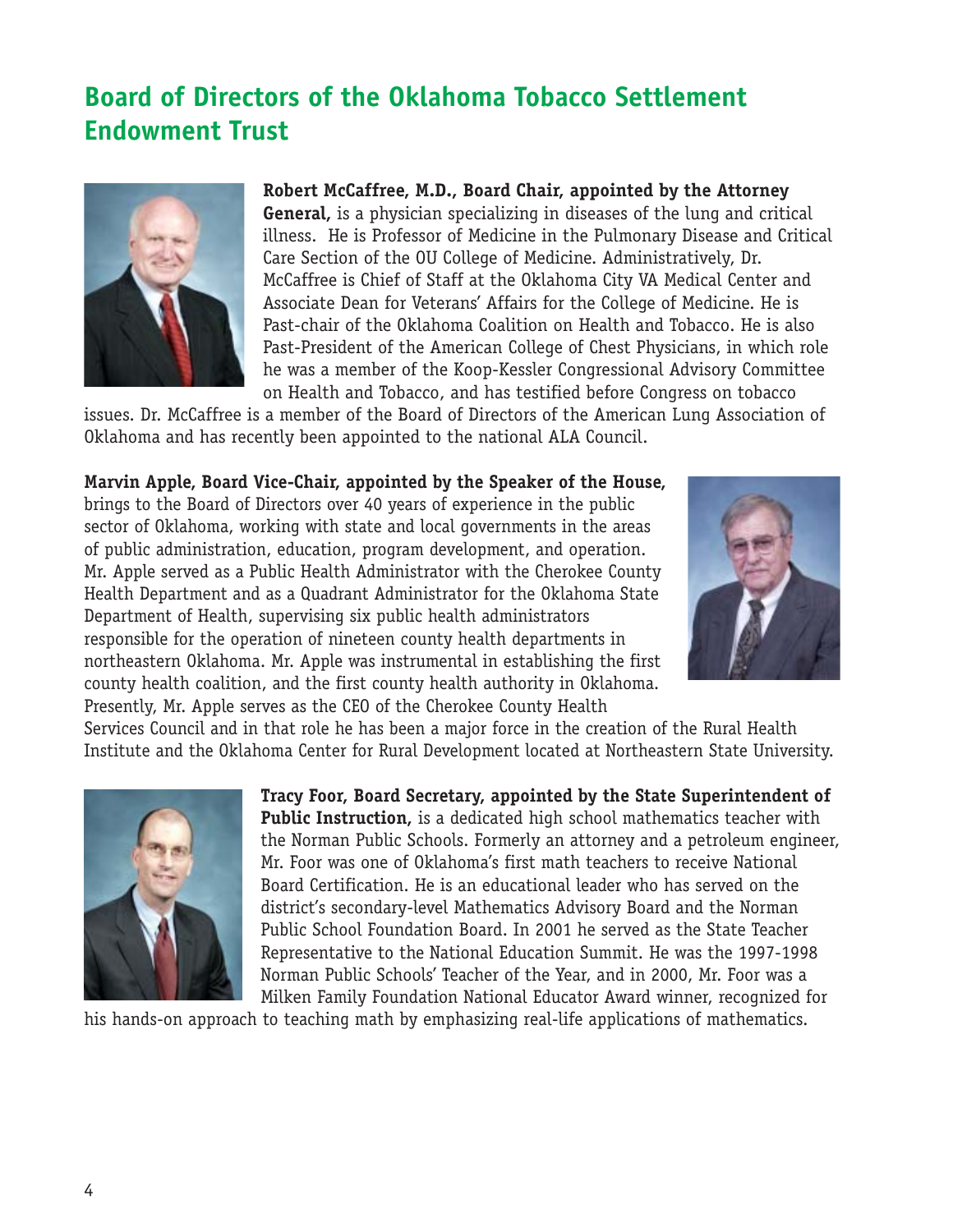**Susan Walters Bizé, Board Member, appointed by the State Auditor and Inspector,** is an attorney in private practice with the firm of Lester, Loving & Davies. Ms. Bizé practiced for many years as a CPA and attorney in the public and private sectors, primarily in the areas of tax and business law. She worked with numerous state legislatures and Congress while serving as Senior Government Relations Counsel for J.C. Penney, Company, Inc. in Dallas and Washington, DC. Upon returning to Oklahoma, Ms. Bizé served as Regional Vice-President for the American Cancer Society where she oversaw the implementation of programs in western Oklahoma. She is a member of the Oklahoma and Texas Bar Associations, the



Oklahoma Society of CPA's and volunteers for many charitable and civic organizations.



**Donald L. Cooper, M.D., Board Member, appointed by the Governor,** is Emeritus Director of the Oklahoma State University Student Health Center. With over thirty years experience in sports medicine, Dr. Cooper is known throughout the state as the "Jock Doc". He was an active member of the President's Council on Physical Fitness and Sports under Presidents Regan and Bush, a U.S. Olympic team physician for the XIX Olympiad, and a sports medicine consultant to the NCAA Football Rules Committee. Dr. Cooper has served on numerous state and national boards and committees, testified before Congress, appeared on national television shows, and studied and lectured on sports medicine in China and the Soviet Union. In November 1999 Dr. Cooper was inducted into the

Oklahoma Hall of Fame, and was featured in the Journal of the Oklahoma State Medical Association as a "Leader in Medicine".

**Brian L. Maddy, Board Member, appointed by the Senate President Pro Tempore,** serves as Chief Executive Officer of OU Physicians. He also serves as Associate Dean for Administration and Institutional Development for the University of Oklahoma, College of Medicine. Prior to assuming these two positions, Mr. Maddy was Vice-President of Administrative Affairs for the University of Oklahoma where he functioned as the university's Chief Financial Officer. He also held positions of Chief of Staff of the Oklahoma State Senate and Director and Fiscal Analyst for the Senate fiscal staff. In those positions, he developed elements of the statutory framework for public sector healthcare, criminal justice reform, cost-containment strategies and economic development initiatives.





#### **Suzanne Olive, M.D., Board Member, appointed by the State**

**Treasurer,** is a physician in private practice with the Tulsa Pulmonary and Allergy Consultants, Inc. She is also Clinical Professor of Medicine with the University of Oklahoma Health Science Center. Dr. Olive is Board Certified in Internal Medicine, Pulmonary Medicine, Allergy and Immunology, and Critical Care. She is a member of the American Medical Association, Oklahoma State Medical Association, and Tulsa County Medical Society.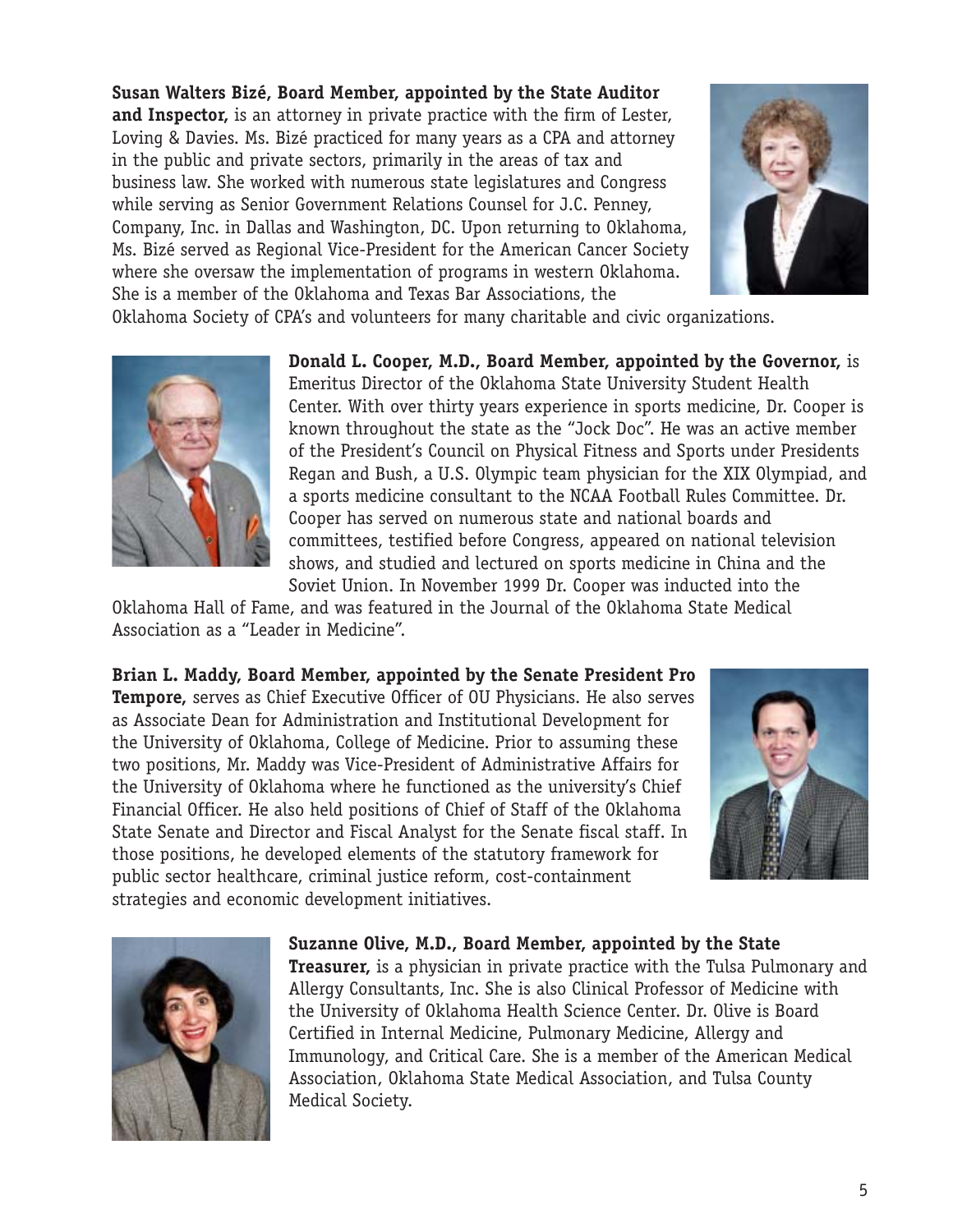*The mission of the Board of Directors of the Tobacco Settlement Endowment Trust is to improve the health and quality of life of all Oklahomans through accountable programs and services that address the hazards of tobacco use and other health issues.*



## **Background**

#### *August 1996*

Oklahoma became the fourteenth state to file suit against the tobacco industry to recover tax dollars lost treating smokingcaused illnesses. Within two years 46 state attorneys general had joined together to negotiate a settlement with the four largest tobacco companies in the United States. Oklahoma's Attorney General, Drew Edmondson, was one of eight attorneys general to serve on the negotiating team.

#### *November 1998*

The 46 states negotiated a Master Settlement Agreement ("MSA") with the tobacco industry. Four states"– Florida, Minnesota, Texas, and Mississippi had previously settled their tobacco cases separately. As a result of the MSA, the tobacco industry is projected to pay Oklahoma approximately \$2 billion over the first 25 years of the settlement.

#### *Tobacco Settlement Payments to the State of Oklahoma*

| <b>Totals by</b><br><b>Calendar Year</b> | <b>Amount</b>    |
|------------------------------------------|------------------|
| 1999                                     | \$27,305,975.81  |
| 2000                                     | \$59,646,931.17  |
| 2001                                     | \$85,612,298.89  |
| 2002                                     | \$71,773,279.25  |
| 2003                                     | \$5,549,056.62   |
| <b>Total</b>                             | \$249,887,541.74 |

| <b>Totals by</b><br><b>Fiscal Year</b> | <b>Amount</b>    |
|----------------------------------------|------------------|
| FY-2000                                | \$86,951,878.27  |
| FY-2001                                | \$64,897,380.88  |
| FY-2002                                | \$75,872,920.52  |
| FY-2003                                | \$22,165,362.07  |
| Total                                  | \$249,887,541.74 |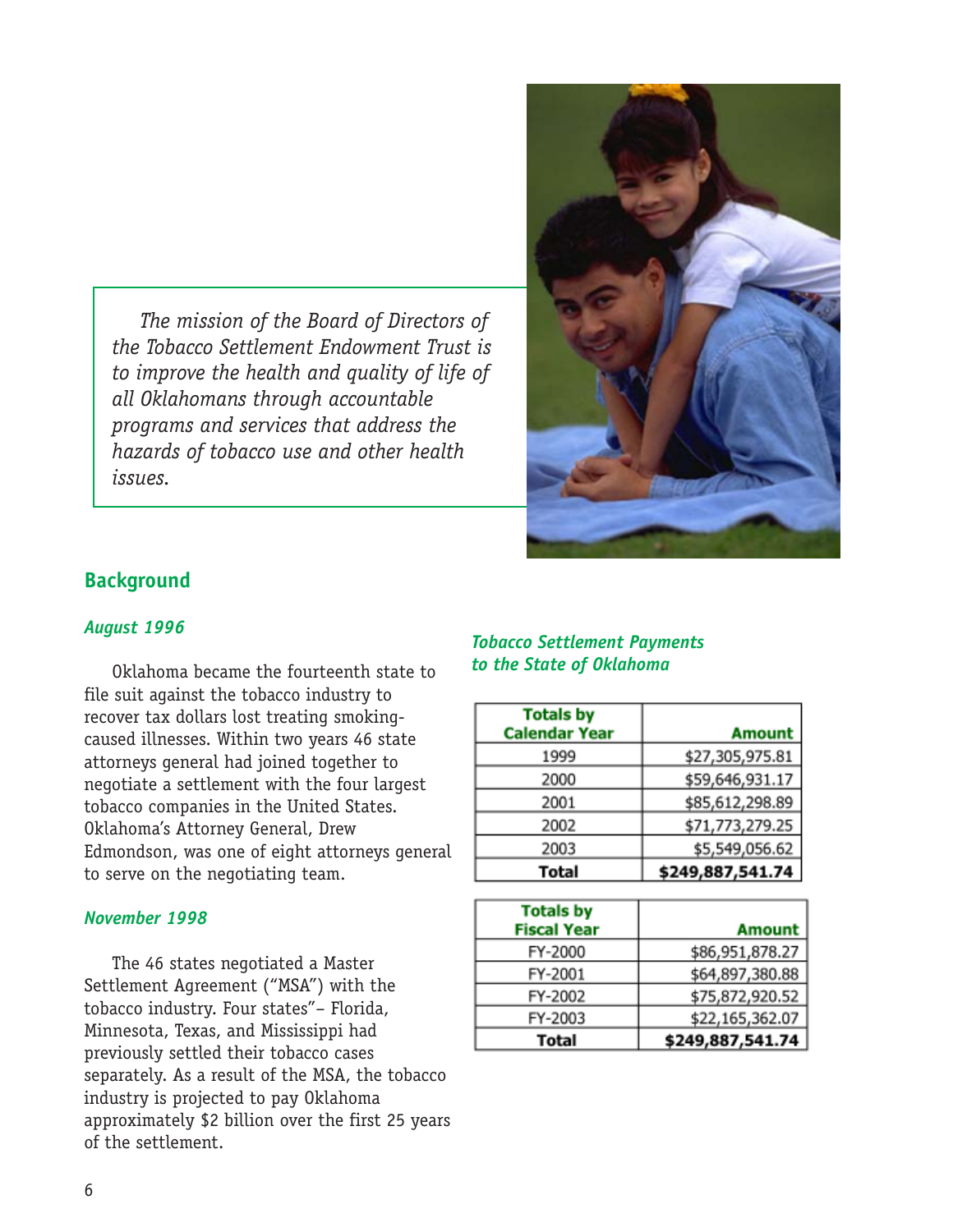#### *November 2000*

Oklahoma voters are unique in the nation for having established a tobacco settlement trust fund by passing a constitutional amendment, by a vote of 69-31 percent, which places increasing portions of each tobacco settlement payment into the Trust.

This approach serves to help protect the funds from being used for state operations or purposes unrelated to health or tobacco use prevention and cessation. It maintains a Trust that is independent of political or special interest group influence, and assures that as the settlement payments decline due to reduced tobacco consumption, the State of Oklahoma will have a stable source of program funding even as the earnings grow greater with each passing year.

Deposits into the Oklahoma Tobacco Settlement Endowment Trust (TSET) from settlement funds received by the State of Oklahoma are made according to the following schedule:

|               | Fiscal Year Ending Minimum Percentage of<br><u>Payments</u> |
|---------------|-------------------------------------------------------------|
| June 30, 2002 | 50%                                                         |
| June 30, 2003 | 55%                                                         |
| June 30, 2004 | 60%                                                         |
| June 30, 2005 | 65%                                                         |
| June 30, 2006 | 70%                                                         |
| June 30, 2007 | 75%                                                         |
|               |                                                             |

and all subsequent years

An initial \$50 million in settlement funds were directed to the Trust's principal by the Oklahoma State Legislature during the 2001 legislative session.

The constitutional amendment which established the TSET also created a fivemember Board of Investors to oversee the investment of the Trust funds, and a sevenmember Board of Directors to direct the earnings from the Trust to fund programs in the following five areas:

- Clinical and basic research and treatment efforts in Oklahoma to prevent and treat cancer and tobacco related disease.
- Cost-effective tobacco cessation and prevention programs.
- Other programs which maintain or improve the health of Oklahomans with particular emphasis on children.
- Programs which benefit children with emphasis on common and higher education, before- and after-school and pre-school programs, substance abuse prevention programs and other programs to improve the health and quality of life of children.
- Programs designed to enhance the health and well-being of senior adults.

### **History and Accomplishments**

#### *August 2001*

The first meeting of the Board of Directors was convened by Attorney General Drew Edmondson, and included a presentation from Robert Butkin, State Treasurer and Chair of the Trust Fund's Board of Investors.

#### *September and October 2001*

The Board of Directors established a contract with the Oklahoma City Community Foundation for staff assistance and consultation to guide the Board through an initial strategic planning process.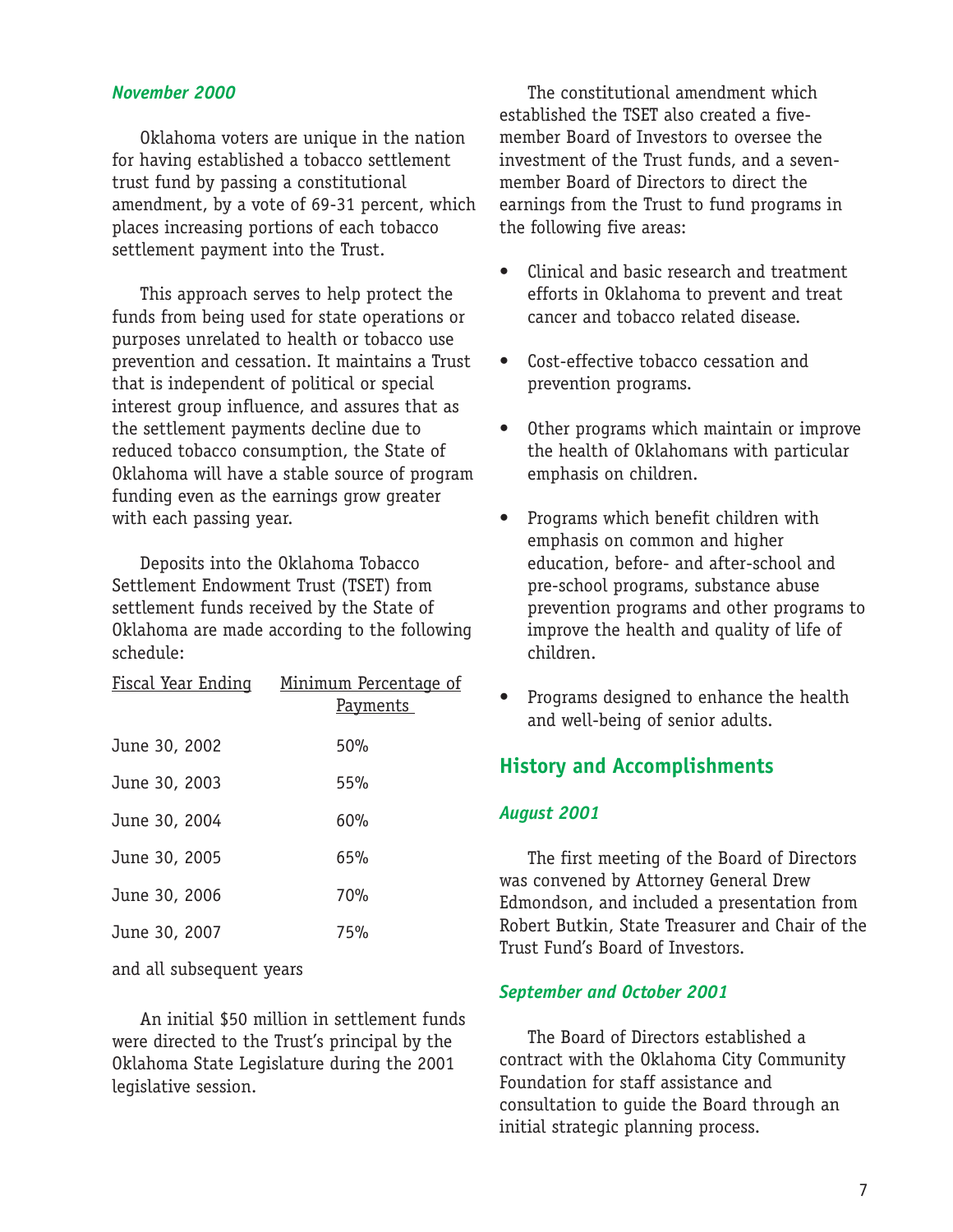Conference calls were held with Dr. Stephen Schroeder, President of the Robert Wood Johnson Foundation, Mathew Myers, Director, Campaign for Tobacco-Free Kids, and Mississippi's Attorney General Mike Moore, to provide the Board with an introduction to grantmaking processes, and effective tobacco use prevention and cessation policies and programs from other states as well as those in Oklahoma.

The Board also heard presentations and funding allocation recommendations from a wide variety of community-based organizations, coalitions, state agencies, and other key stakeholders in Oklahoma that addressed each of the focus areas in the constitutional amendment.

#### *January 2002*

The Board of Directors created a strategic plan to guide funding activities that will fulfill the Board's mission to'"improve the health and quality of life of all Oklahomans through accountable programs and services that address the hazards of tobacco use and other health issues*."*

The Board determined that tobacco use prevention and cessation programs would be the first priority for funding because:

- It was the intent of the Master Settlement Agreement that states would use settlement funds to reduce tobacco use and tobacco-caused illness and death.
- Tobacco use is Oklahoma's leading cause of preventable death, killing 6,000 Oklahomans each year.
- The estimated direct health care costs of tobacco use in Oklahoma exceed \$1 billion annually, or an average of about \$300 per capita.

The combined tobacco-related health and loss of productivity costs in Oklahoma are \$2 billion annually, or a per capita average of about \$600.

#### *Spring and Summer 2002*

The Board of Directors developed a job description and completed a nationwide search for an Executive Director.

#### *August 2002*

An Executive Director was hired and a state agency was established in office space provided by the University of Oklahoma Health Sciences Center. As a very small state agency with a limited administrative budget, the TSET has developed a "virtual infrastructure" utilizing existing expertise from within the following State of Oklahoma agencies:

- The Department of Central Services, Procurement Services, assists TSET with market research, development of contracts and requests for proposals, proposal review and grant administration and monitoring.
- The Office of the Attorney General provides legal counsel to the TSET and assists in the development of contracts.
- In addition to the financial counseling and budget preparation guidance the Office of State Finance provides to all state agencies, the TSET has entered into a contract with OSF for budgeting and financial management services, assistance with small purchases such as office supplies and travel, and payment of invoices.
- The Office of Personnel Management assists TSET with all personnel needs including payroll, recruitment, and performance review guidelines.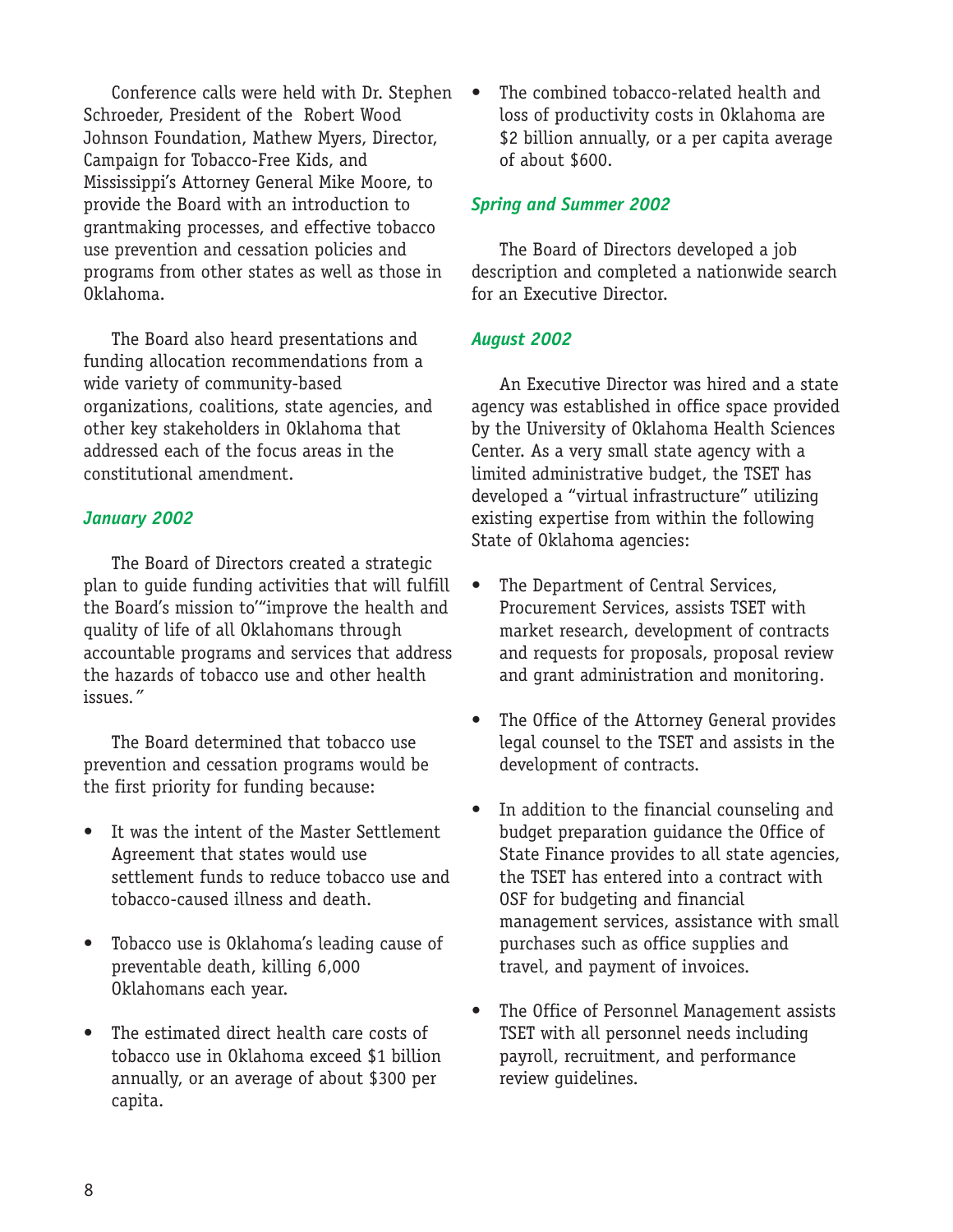• Other state agencies that provide administrative support to the TSET include the Employees Benefits Council, the Ethics Commission, the Oklahoma Public Employees Retirement System, and others.

Support from these state agencies makes it possible for the TSET to utilize the expertise within the state, avoid administrative duplication, and maintain a conservative operations budget.

#### *November 2002*

The Board of Directors approved funding to initiate a statewide tobacco use cessation quitline or "helpline" that will provide information, self-help materials, and behavioral counseling over the telephone for all Oklahomans with a desire to stop smoking or using tobacco in any form.

Telephone counseling and support for smokers is one of the most effective cessation strategies and is strongly recommended by the *U.S. Public Health Service*, the *Cochrane Collaboration*, and the *Guide to Community Preventive Services*.

Funding was also approved for a limited media campaign necessary to promote the helpline. In addition, an independent evaluation of both the helpline and media campaign will be conducted.

### *Spring and Summer 2003*

The Board of Directors will launch the helpline and media campaign. Funding a statewide helpline will allow the Board of Directors to implement a proven program while working with state leaders and key stakeholders throughout Oklahoma to develop a blueprint for the future. As a result, the Board will be making plans and decisions about future funding priorities, establishing grantmaking processes and selection criteria, and determining the best structure for grant administration and management.

As soon as these funding priorities and grantmaking processes are established, they will be posted on the TSET website, http://www.tobaccosettlement.state.ok.us, announced to the public, and institutionalized through promulgation of administrative rules that are approved by the Legislature and Governor.



*Telephone counseling and support for smokers is one of the most effective cessation strategies and is strongly recommended by the* U.S. Public Health Service*, the* Cochrane Collaboration*, and the* Guide to Community Preventive Services*.*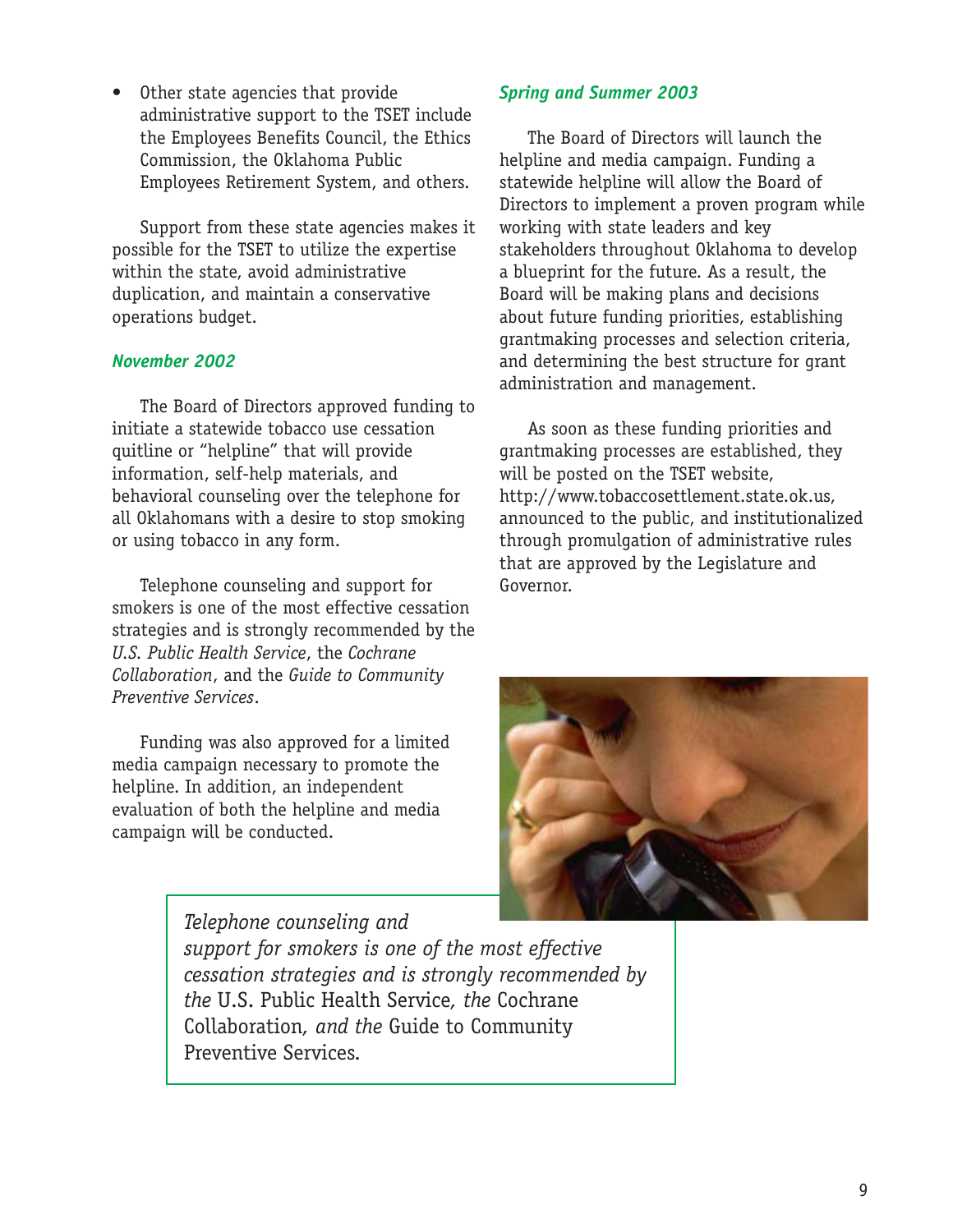# **Distribution of Oklahoma's Tobacco Settlement Payments**



**1** Initial tobacco settlement payments were placed into the general revenue total and became part of the funds appropriated for state agency operations.

**2** The \$101.4 million in the State's Tobacco Settlement Fund (fund number 300) has been allocated for various programs as detailed in the "Appropriations by the Oklahoma State Legislature from the Tobacco Settlement Fund" table below. These funds are not part of the Trust fund.

**3** These funds were part of the November 14, 1999 payment to the State. Initial laws established in Oklahoma provided that a percentage of settlement payments to Oklahoma would be placed into the Attorney General's Revolving Fund (fund number 200). Because of the large amount of funds involved with the Tobacco Settlement, the law was changed to reduce the amount that went to the Attorney General's revolving fund from these payments.

**4** The law still provides that part of the settlement payments will go into the Attorney General's Evidence Fund (fund number 700) to be used for legal battles to pay for expert witnesses and other costs.

**5** The \$100.1 million is the amount that has been invested in the Tobacco Settlement Endowment Trust Fund (fund number 305). This includes an initial \$50 million in settlement funds that were directed to the Trust's principal by the Oklahoma State Legislature during the 2001 legislative session.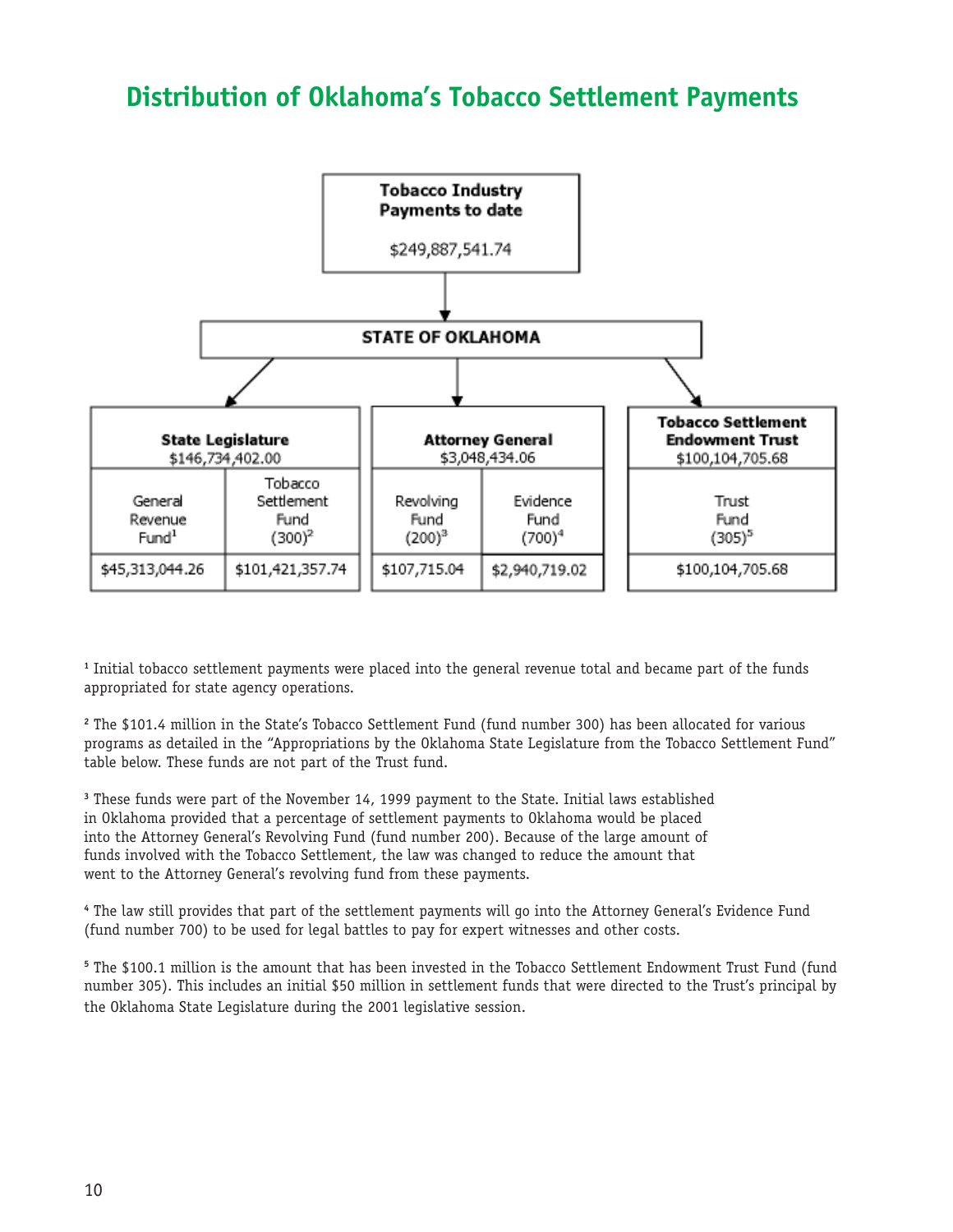# **Appropriations by the Oklahoma State Legislature from the Tobacco Settlement Fund (Fund 300)**



| Agency<br>Number | <b>Purpose</b>                                                               | FY-2001      | FY-2002      | FY-2003      | Agency<br>Three-Year<br>Totals | Agency<br>Percent |
|------------------|------------------------------------------------------------------------------|--------------|--------------|--------------|--------------------------------|-------------------|
| 807              | <b>Health Care Authority</b>                                                 |              |              |              |                                |                   |
|                  | health                                                                       | \$27,814,025 | \$23,428,344 | \$10,000,000 | \$61.242.369                   | 48.8%             |
| 830              | <b>Department of Human Services</b><br>social services                       | \$14,386,582 | \$10,152,604 | \$20,000,000 | \$44,539,186                   | 35.5%             |
| 825              | <b>University Hospitals Authority</b><br>health                              | \$5,921,414  | \$4,178,739  |              | \$10,100,153                   | $8.1\%$           |
| 340              | <b>Department of Health</b><br>tobacco prevention, health                    | \$1,833,333  | \$1,725,000  | \$2,000,000  | \$5,558,333                    | 4.4%              |
| 452              | <b>Department of Mental Health</b><br>and Substance Abuse Services<br>health | \$1,490,561  | \$1,051,888  | \$1,148,542  | \$3,690,991                    | $3.0\%$           |
| 650              | <b>Department of Veteran's Affairs</b><br>social services                    |              | \$275,000    |              | \$275,000                      | .2%               |
|                  | <b>TOTALS</b>                                                                | \$51,445,915 | \$40,811,575 | \$33,148,542 | **<br>\$125,406,032            | 100%              |

\*\*Grand Total: includes the anticipated April 2003 payment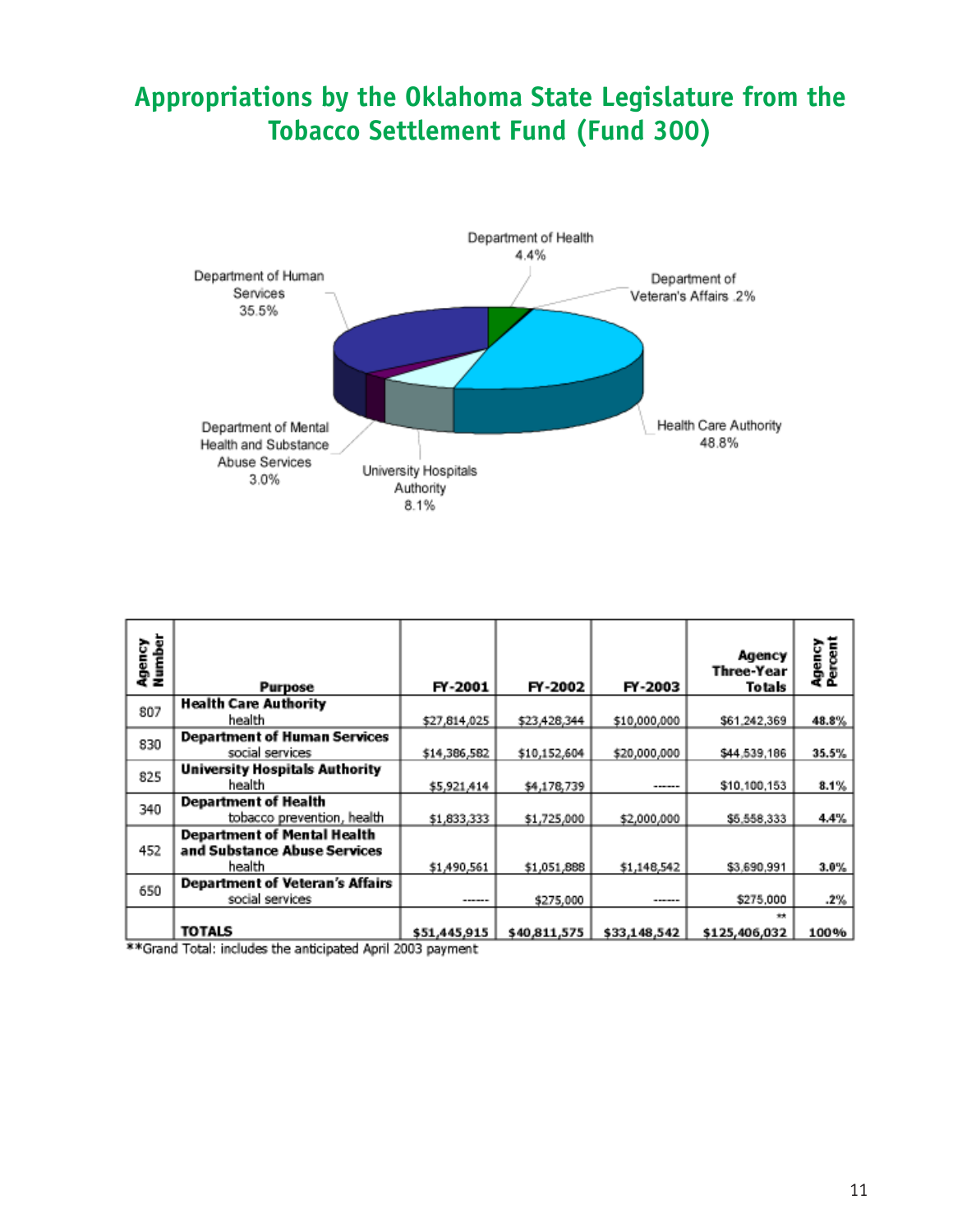# **Tobacco Settlement Endowment Trust (Fund 305) FY-2002 Expenditures and FY-2003 Budget**

### FY-2002: July 1, 2001 through June 30, 2002

The Board of Investors certified \$651,619 in FY-2001 earnings for use in FY-2002. Of that amount, \$56,737 was expended as follows:

| Professional Services                                 | \$47,241  |
|-------------------------------------------------------|-----------|
| Investment and Operations Consultation                |           |
| Travel                                                | 3,814     |
| Advertising                                           | 5,560     |
| Includes published notices for investment consultants |           |
| and managers and an executive director                |           |
| Miscellaneous                                         | 122       |
| <b>Total Expenditures</b>                             | \$56,737  |
| Amount of earnings available for carryover to FY-2003 | \$594,882 |

### FY-2003: July 1, 2002 through June 30, 2003

The Board of Investors certified \$1,442,846 in FY-2002 earnings for use in FY-2003. Unexpended funds from FY-2002 in the amount of \$594,882 were placed in reserve for future program and administrative needs. Certified funds are budgeted as follows:

| Board of Directors administrative expenses | \$210,927   |
|--------------------------------------------|-------------|
| Board of Investors administrative expenses | 5,500       |
| Independent audit                          | 25,000      |
| Investment Management expenses             | 499,120     |
| Program Grants                             | 702,299     |
| Total certified funds FY-2003              | \$1,442,846 |